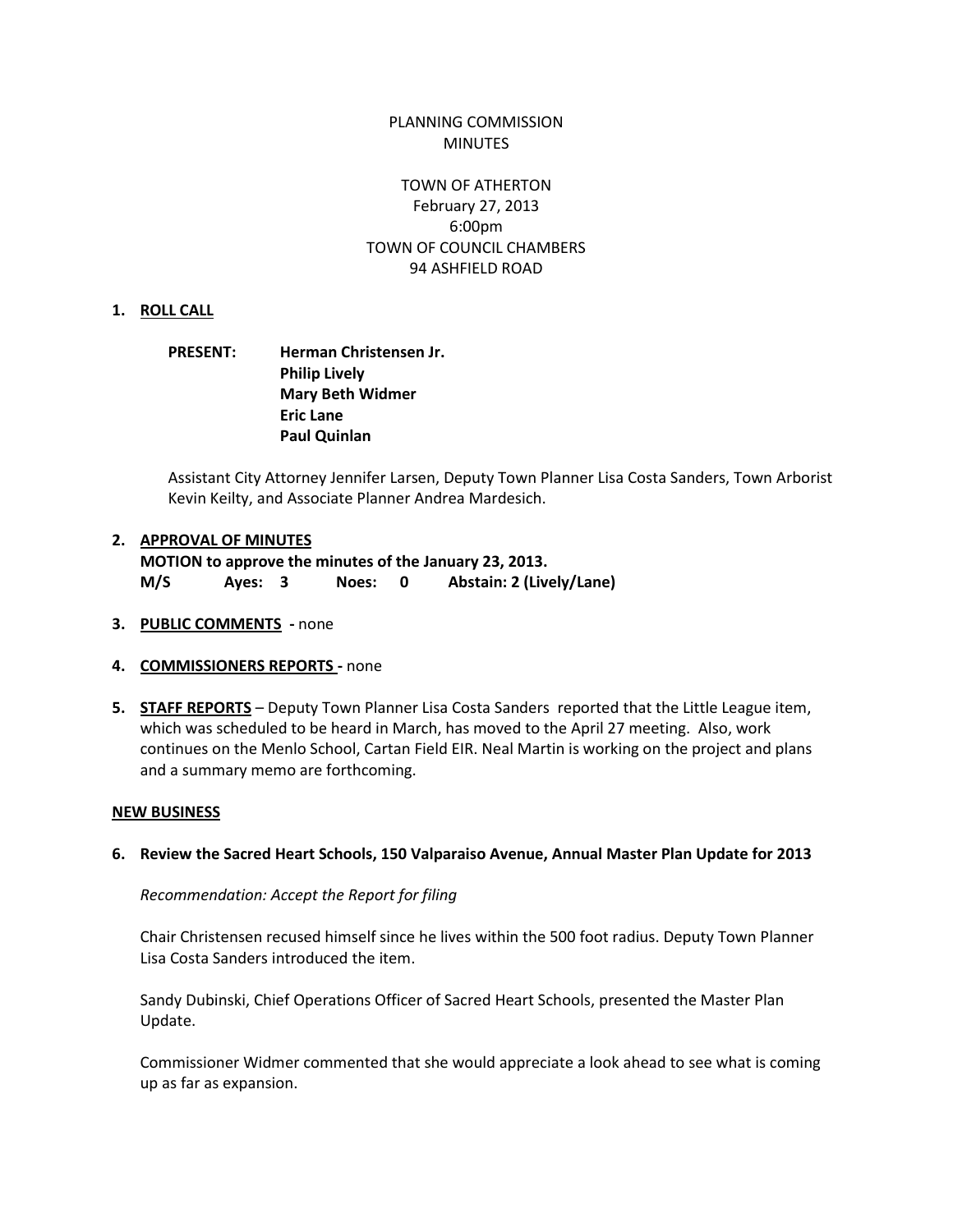Commissioner Lively asked about enrollment expectations. The maximum number of allowed students is still 1196. For the next academic year they will be at 1156 which, Ms. Dubinsky sees as a good number.

Ms. Dubinski commented that Sacred Heart continues to work with Menlo School for traffic mitigation. The design is complete and they would like to have the project complete by August 2013. The project would impact 19 trees total, many of which are heritage trees.

| MOTION to accept the report for filing. |         |         |                          |  |  |
|-----------------------------------------|---------|---------|--------------------------|--|--|
| M/S Quinlan/Widmer                      | Ayes: 4 | Noes: 0 | Recused: 0 (Christensen) |  |  |

## **PUBLIC HEARINGS**

**7. Conditional Use Permit – 150 Valparaiso –** Conditional Use Permit and Mitigated Negative Declaration for Construction of a 12,000 square foot Practice Gym at Sacred Heart Schools. Atherton Municipal Code Sections 17.12 and 17.36. *Recommendation: Approve the Mitigated Negative Declaration and Approve the Conditional Use Permit*

Deputy Town Planner Lisa Costa Sanders presented the proposed Mitigated Negative Declaration. Katrina Hart Hollick from URS explained that the mitigation measures from the 2010 Master Plan carry over to this project.

| <b>MOTION</b> to approve the Mitigated Negative Declaration. |         |         |                          |  |
|--------------------------------------------------------------|---------|---------|--------------------------|--|
| M/S Lane/Quinlan                                             | Ayes: 4 | Noes: 0 | Recused: 0 (Christensen) |  |

Chair Christensen informed the of the 10 day right of appeal.

Sandy Dubinski presented information regarding the Conditional Use Permit. She briefly explained that the building in question will not be used for new events. The building will accommodate events that are currently already happening elsewhere on campus. The anticipated start date is late April or early May and they hope to be complete by the end of November.

Commissioner Quinlan asked if there had been any feedback submitted by the surrounding neighbors. Ms. Dubinski answered that there had been a neighborhood outreach meeting but no one attended.

Commissioner Lane remarked that the proposal is straightforward.

Commissioner Lively asked where people will park during construction. Ms. Dubinsky answered that much of the construction will be completed during the summer months when school is out. They are, however, prepared to move faculty parking should the need arise. The school has a reciprocal relationship with the Menlo Circus Club should the school require overflow parking.

### **OPEN PUBLIC COMMENT**

Rose Hau, 15 Isabella, spoke in favor of the project.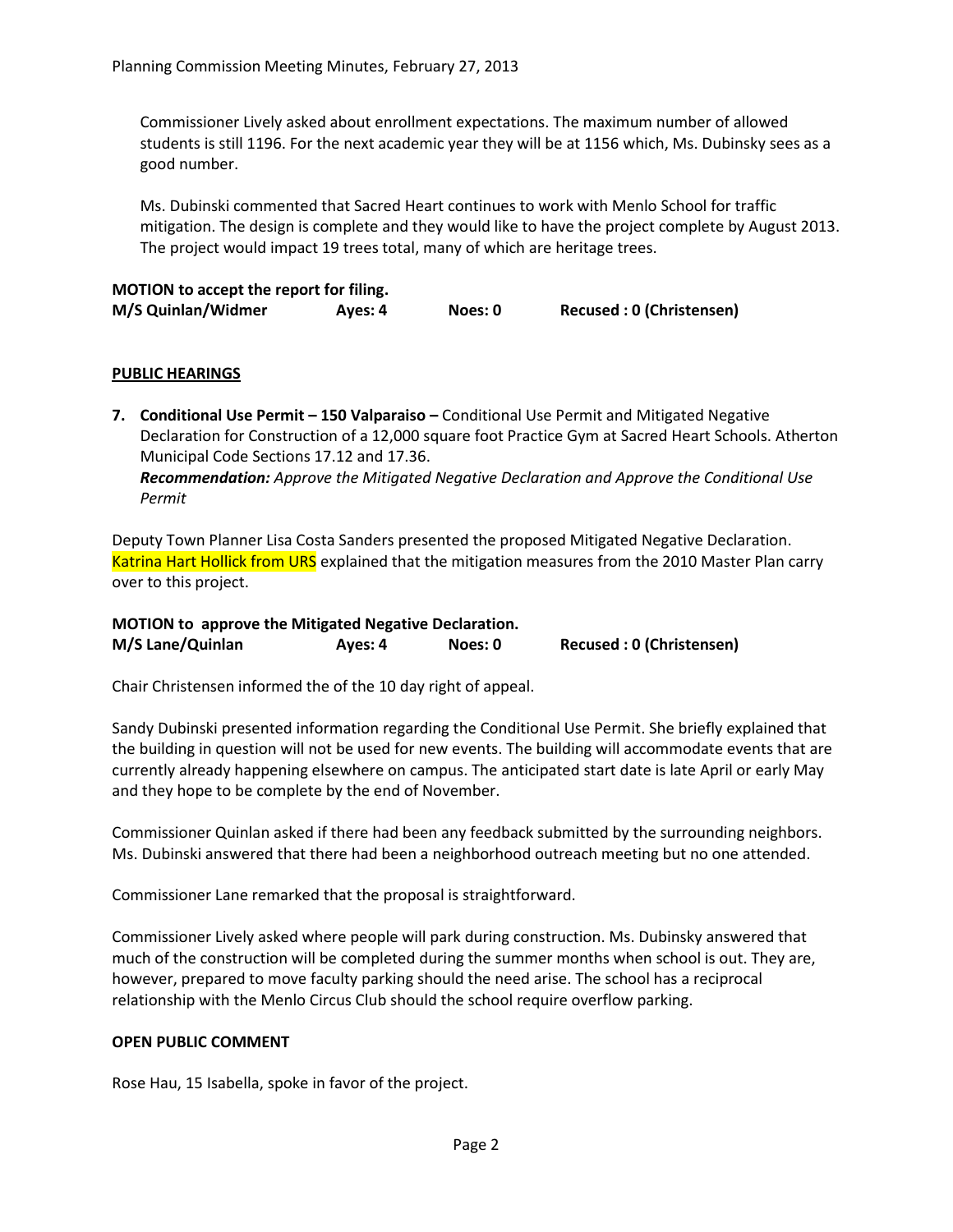### **CLOSE PUBLIC COMMENT**

Commission Quinlan agrees with Commissioner Lane. The proposal is complete and straightforward. **MOTION to approve the Conditional Use Permit. M/S Lane/Quinlan Ayes: 4 Noes: 0 Recused : 0 (Christensen)**

Chair Christensen informed the of the 10 day right of appeal.

**8. Special Structures Permits and Heritage Tree Removal Permit – 92 Sutherland Drive – Continued from December 5, 2012 and January 23, 2013 –** Special Structures Permit to allow retaining walls closer than 20' to one another, a Special Structures Permit to allow a carport to be located in the side yard up to the front yard setback, and a Heritage Tree Removal Permit to allow the removal of two heritage trees. Atherton Municipal Code Sections 17.15, 17.40 and 17.46 and 8.10. *Recommendation: Approve the Special Structures Permit and the Heritage Tree Removal Permit*

Associate Planner Andrea Mardesich presented the item.

Architect for the project, Bob Swatt, spoke about the project. He pointed out the 5 degree rotation of the tennis court and emphasized the extensive screening.

Chair Christensen asked about the retaining walls. Mr. Swatt explained that the walls are concrete masonry with substantial sound reduction. Chair Christensen clarified by asking if the walls provided sound absorption and Mr. Swatt responded in the affirmative.

Commissioner Lively asked if the grading takes into account the 48" diameter retention tanks. This was not immediately known.

Commissioner Lively asked where the pump equipment will go. Mr. Swatt answered that it will go under the court but it has not been engineered yet.

Commissioner Lane state his concern if the pump failed. Mr. Swatt explained that there will be a battery powered back-up pump.

#### **OPEN PUBLIC COMMENT CLOSE PUBLIC COMMENT**

**MOTION to approve the Heritage Tree Removal Permit (tree closest to the house). M/S Lively/Quinlan Ayes: 5 Nays: 0**

Chair Christensen informed the of the 10 day right of appeal.

*Findings:*

*1. The removal of the trees would not be contrary to the purpose and intent of the Atherton General Plan.*

**MOTION to approve the Special Structures Permit (carport). M/S Lane/Widmer Ayes: 4 Nays: 1 (Quinlan)**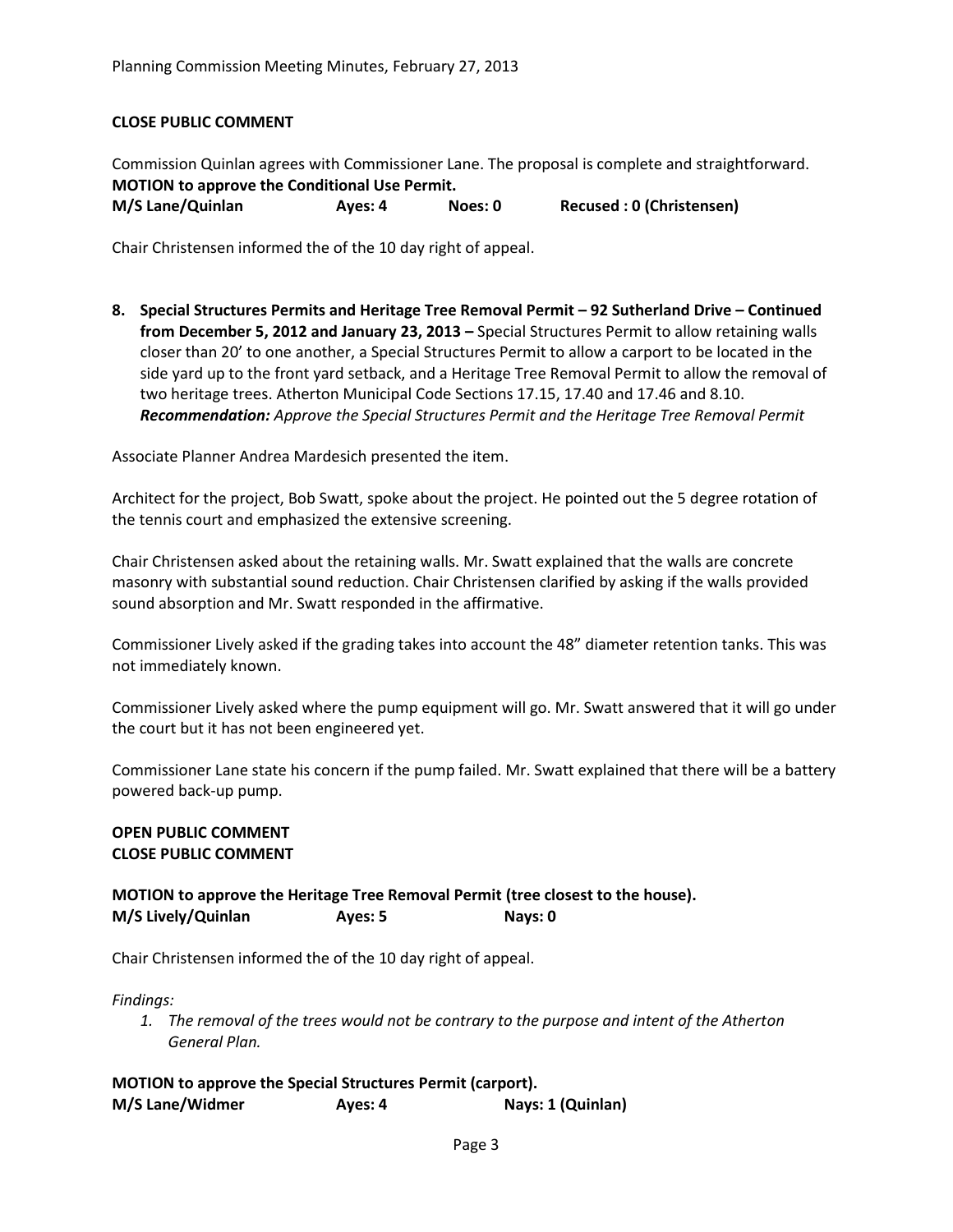Chair Christensen informed the of the 10 day right of appeal.

### *Findings:*

- *1. The proposed building or structure complies with other development standards, restrictions, or limitations for the proposed building or structure, such as height and landscaping screening*
- *2. The granting of the special structures permit is consistent with the objectives of the Atherton General Plan and this title.*

# **MOTION to approve the Heritage Tree Removal Permit (leaning tree). M/S Lively/Widmer Ayes: 5 Nays: 0**

Chair Christensen informed the of the 10 day right of appeal.

*Findings:*

*1. The removal of the trees would not be contrary to the purpose and intent of the Atherton General Plan.*

| <b>MOTION to approve the Special Structures Permit (walls).</b> |         |         |  |  |  |
|-----------------------------------------------------------------|---------|---------|--|--|--|
| M/S Lively/Lane                                                 | Ayes: 5 | Nays: 0 |  |  |  |

Chair Christensen informed the of the 10 day right of appeal.

*Findings:*

- *1. The proposed building or structure will not negatively impact neighboring properties with respect to privacy and view.*
- **9. Special Structures Permit – 49 McCormick Lane –** Special Structures Permit to allow a basement under an accessory structure. Atherton Municipal Code Sections 17.15 and 17.44. *Recommendation: Approve the Special Structures Permit*

Associate Planner Andrea Mardesich presented the item.

Commissioner Lively clarified that the structure is both Second Dwelling and accessory structure? This was verified by Lisa Costa Sanders.

Town Arborist Kevin Keilty reported that the tree in question is in good shape. It will require an arborist's report and a tree protection plan. The basement will encroach into the root zone but within acceptable levels. The tree protection plan will mitigate root disturbance.

Scott Mitchell, 158 Greenoaks, and the project architect, explained the project.

### OPEN PUBLIC COMMENT

Barron and Regis Anderson, 65 McCormick, spoke in support of the project. They wanted it known that not all neighbors are unanimously opposed to the project.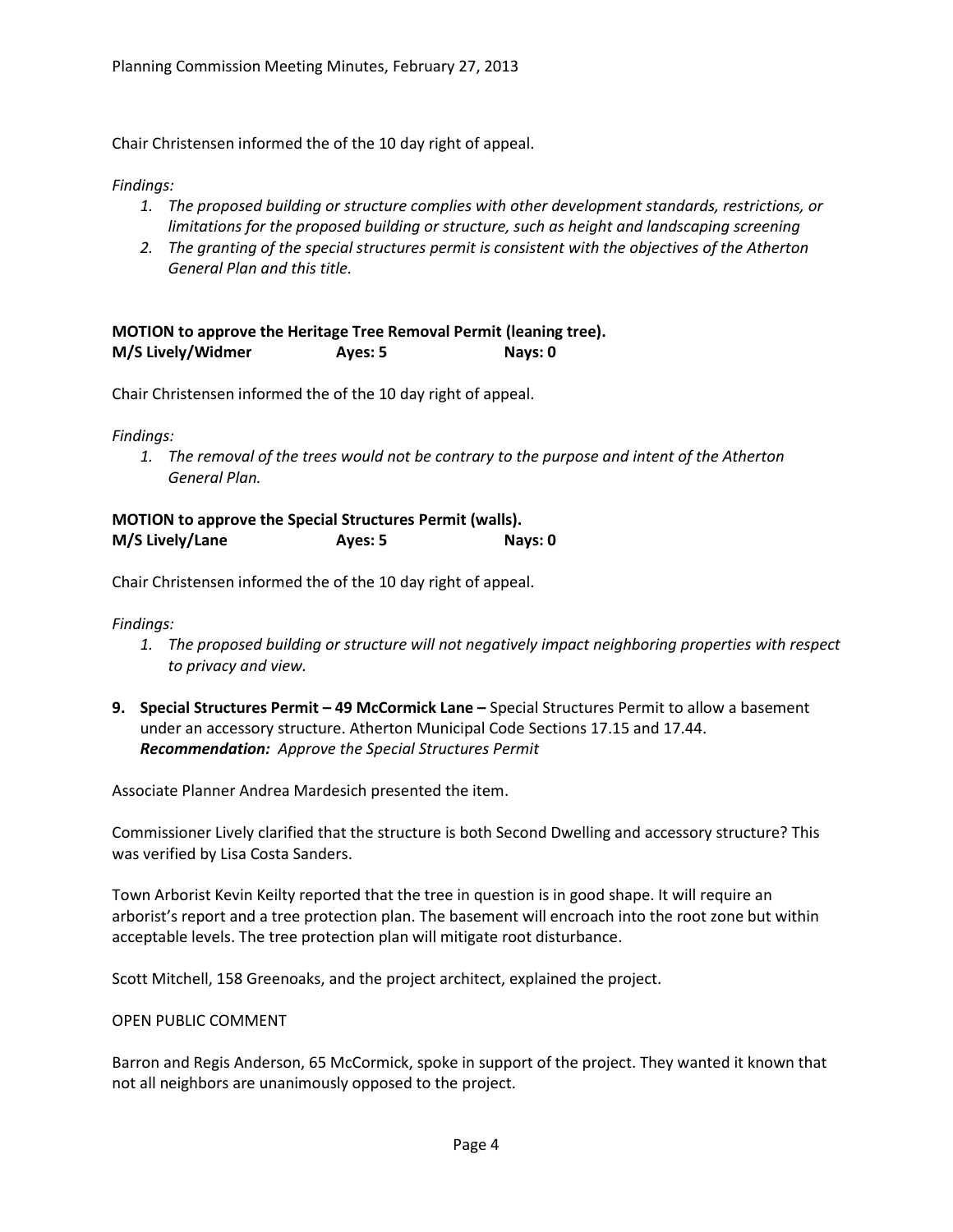### CLOSE PUBLIC COMMENT

Commissioner Quinlan asked if there were any other comments from the neighbors. Associate Planner Andrea Mardesich answered that there were not.

Commissioner Lane inquired about landscape screening. Deputy Town Planner Lisa Costa Sanders answered that it has been taken care of. Commissioner Lane also asked about protecting the trees. Ms. Costa Sanders answered that a detailed arborist report will be required prior to permitting. Commissioner Lane asked if they are building into the easement. Ms. Costa Sanders answered that they are not.

Commissioner Widmer suggested that the letter be discounted since it is anonymous.

City Attorney Bill Conners explained that the letter can somewhat be discounted since the author cannot be questioned or asked for clarifications within the letter.

Commissioner Lively has screening and fence concerns.

| <b>MOTION</b> to approve the Special Structure Permit. |         |                       |
|--------------------------------------------------------|---------|-----------------------|
| M/S Quinlan/Lively                                     | Ayes: 4 | Nays: 1 (Christensen) |

Chair Christensen informed the of the 10 day right of appeal.

*Findings:*

- *1. The proposed basement will not impact heritage trees and the proposed basement lightwells are located on the interior side of the yard*
- *2. The proposed basement will not negatively impact neighboring properties with respect to privacy and view.*
- *3. The proposed basement complies with other development standards, restrictions, or limitations for the proposed building or structure, such as height and landscaping screening.*
- *4. The granting of the special structures permit is consistent with the objectives of the general plan and this title.*
- **10. Special Structures Permit – 228 Atherton Avenue –** Special Structures Permit to allow a basement beyond the footprint of the first floor of the main residence. Atherton Municipal Code Sections 17.15 and 17.44.

*Recommendation: Approve the Special Structures Permit*

Associate Planner Andrea Mardesich presented the item.

Commissioner Quinlan asked if there is any more buildable area on the property. Associate Planner Mardesich answered that there is one square foot remaining.

Chair Christensen asked if there is staging plan for construction. The architect for the project answered that it will be part of the application submittal.

Commissioner Quinlan does not think it is in the spirit of the intended code (i.e. the squaring off of the basement). He believes the project circumvents the floor area maximum.